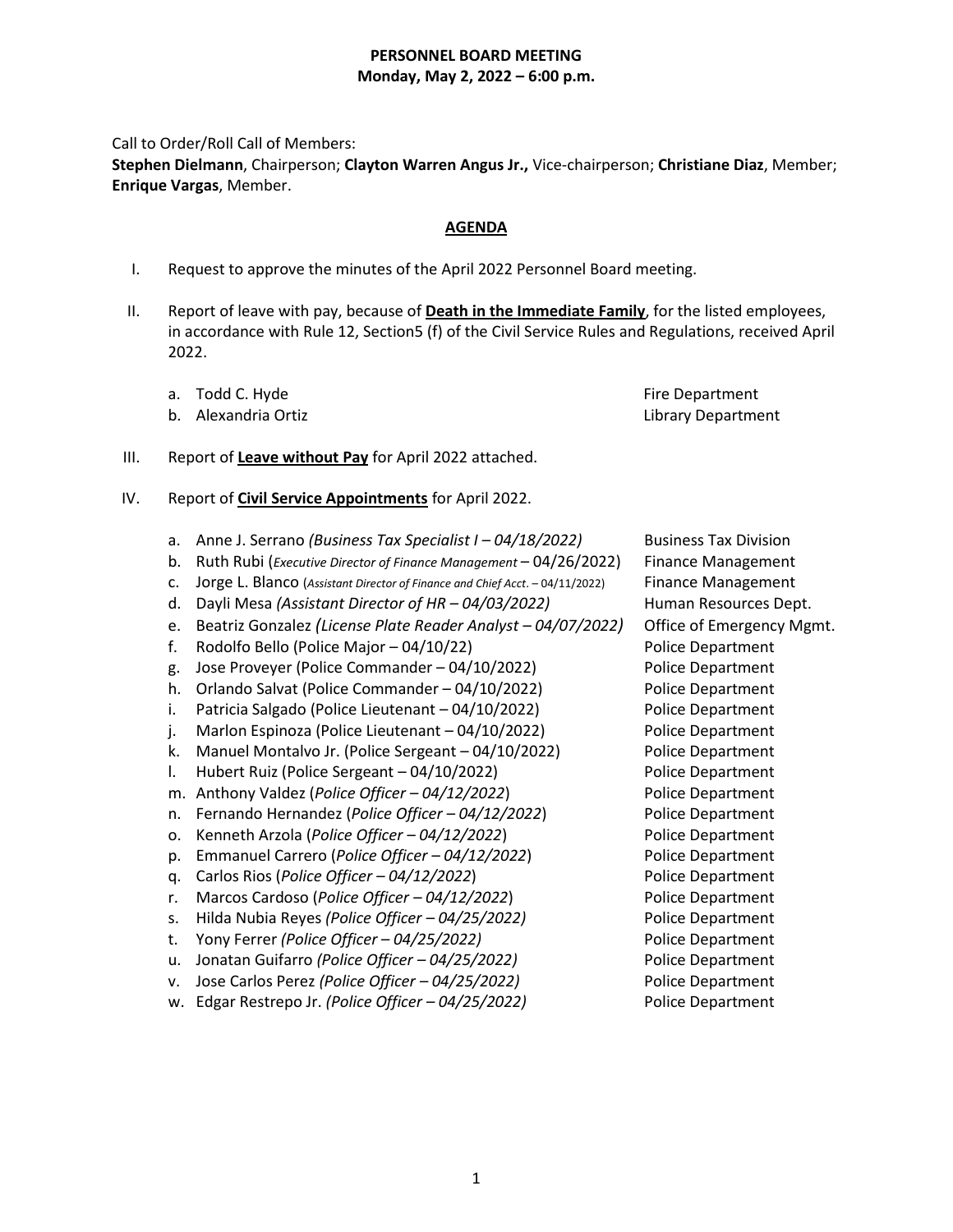## **PERSONNEL BOARD MEETING Monday, May 2, 2022 – 6:00 p.m.**

V. Report of **Resignations** for April 2022.

| a. Oscar Garcia          | Retired     | Const. & Maint. Dept.      |
|--------------------------|-------------|----------------------------|
| b. Sergio J. Paz         | Retired     | Parks and Recreation Dept. |
| c. Jorge L. Miranda      | Resigned    | <b>Police Department</b>   |
| d. Celia Perez Hernandez | Resigned    | <b>Police Department</b>   |
| e. Susel Gutierrez       | Resigned    | Public Safety Comm. Dept.  |
| f. Ines Beecher          | Res-Retired | Office of Mgmt. & Budget   |

- VI. Report of **Maternal/Paternal Leave** for April 2022.
	- a. Laurent Salazar **Police Department**
	- b. Hiran J. Fernandez **Police Department**

- VII. Request to certify the following **Non-competitive Eligibility Lists**:
	- a. Executive Director of Finance Management
	- b. Assistant Director of Finance and Chief Accountant
	- c. Assistant Director of Human Resources
	- d. Executive Assistant to the Deputy Fire Chief
- VIII. Request to approve the following new **Job Descriptions** *(Attached)*:
	- a. Executive Director of Finance Management
	- b. Assistant Director of Finance and Chief Accountant
	- c. Assistant Director of Human Resources
	- d. Executive Assistant to the Deputy Fire Chief
- IX. Request to approve the following revised **Job Descriptions** *(Attached)*:
	- a. Director of Human Resources
	- b. Camp Director Part Time ECS
- X. Notice of approved request of **Reclassifications** for the following positions:
	- a. *Existing:* Records Clerk *Changed to:* Administrative Aide Confidential
	- b. *Existing:* Recruiting and Testing Coordinator *Changed to:* Assistant Director of Human Resources
	- c. *Existing:* Finance Director *Changed to:* Assistant Director of Finance and Chief Accountant
	- d. *Existing:* Information Systems Technician *Changed to:* Systems Administrator
	- e. *Existing:* Payroll Administrator (Police) *Changed to:* Payroll Administrator (HR)